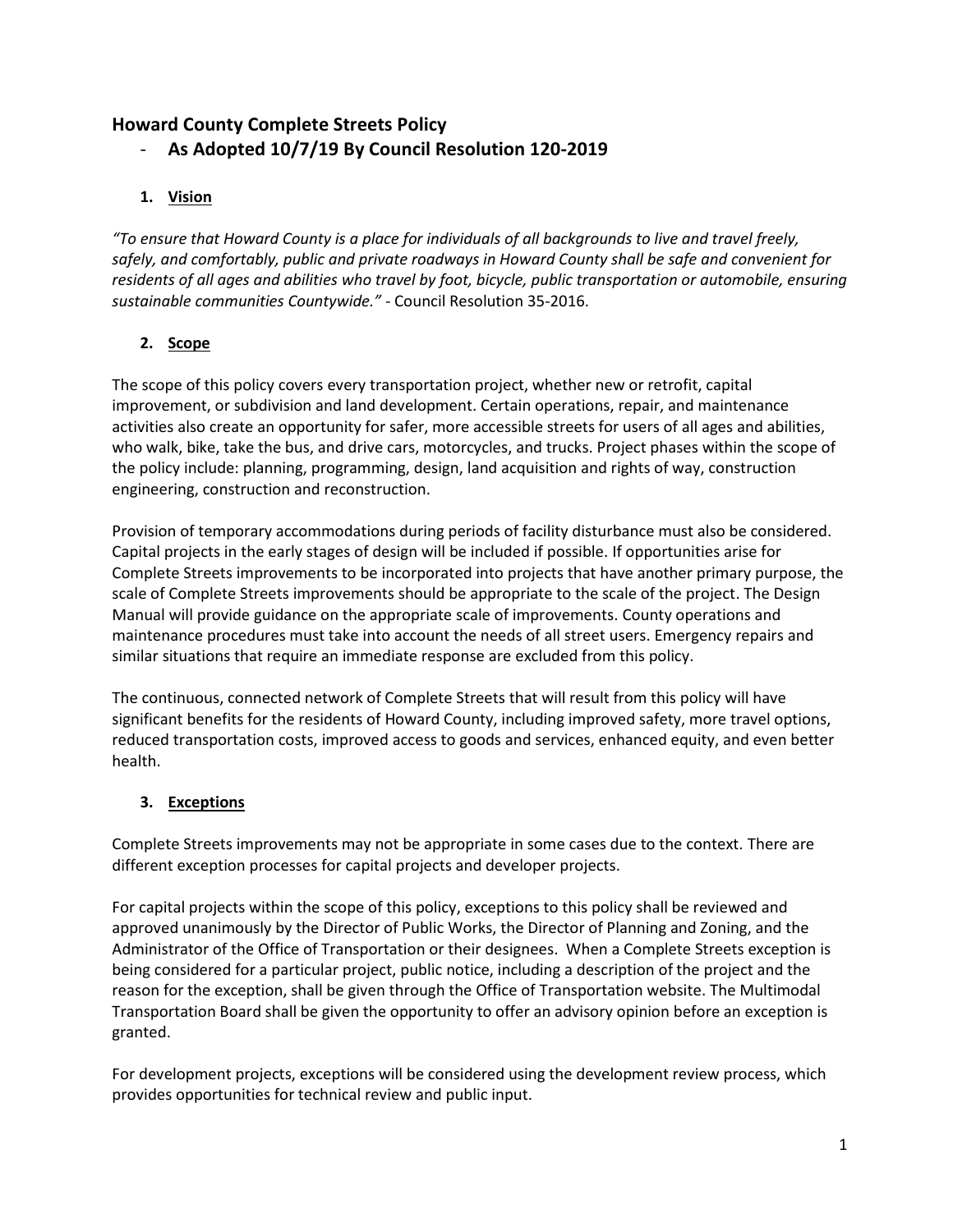Exceptions may be considered for approval when the project (either capital or developer) involves:

- i. An accommodation that is not necessary on corridors where specific user groups are prohibited;
- ii. A justifiable absence of current and future need exists and is not recommended in any existing planning documents;
- iii. A project of equivalent scope and schedule exists or is already programmed for funding within the next five years to provide connectivity for all users; or
- iv. Cost of accommodation or degree of impact is grossly disproportionate to the need or probable use.

## **4. Conflicting or Competing Needs**

When there are conflicting needs among users and/or modes, safety shall be the highest priority; particularly safety for the most vulnerable street users (pedestrians, bicyclists, children, seniors, and people with additional accessibility needs). Selection and quantitative weighting of performance measures shall also support investment in the most underinvested and underserved communities.

Motor vehicle speed, flow, and driver convenience shall not be prioritized over safety for vulnerable street users. Reducing excessive motor vehicle speeds on streets where vulnerable users are likely will be considered a net benefit to the community.

To the extent that current code allows, when space is a limiting factor and where vulnerable users are likely, allocating space to a mode that is not currently accommodated shall be prioritized over providing additional space to a mode that is already accommodated.

## **5. Creating a network**

To connect people to the places they want to go, the entire trip should be safe and comfortable. This requires a seamless, connected street network, regardless of mode, including safe and convenient pedestrian crossings and access to transit. Even a small interruption in the connection or one hazardous section can make a trip challenging.

Every street does not necessarily need to provide separate accommodations for every mode, but a network should be in place so that likely trips can be made by walking, biking, and taking public transit, as well as driving. The street network is also complemented by pathway connections in many locations.

The County shall require developers to implement Complete Streets as per this policy. Furthermore, the County shall work proactively with the State of Maryland, neighboring communities and counties, and businesses and educational institutions to develop plans, facilities, and accommodations that further the County's Complete Streets policy. Such coordination should result in continuing such infrastructure beyond the County's borders to the extent feasible.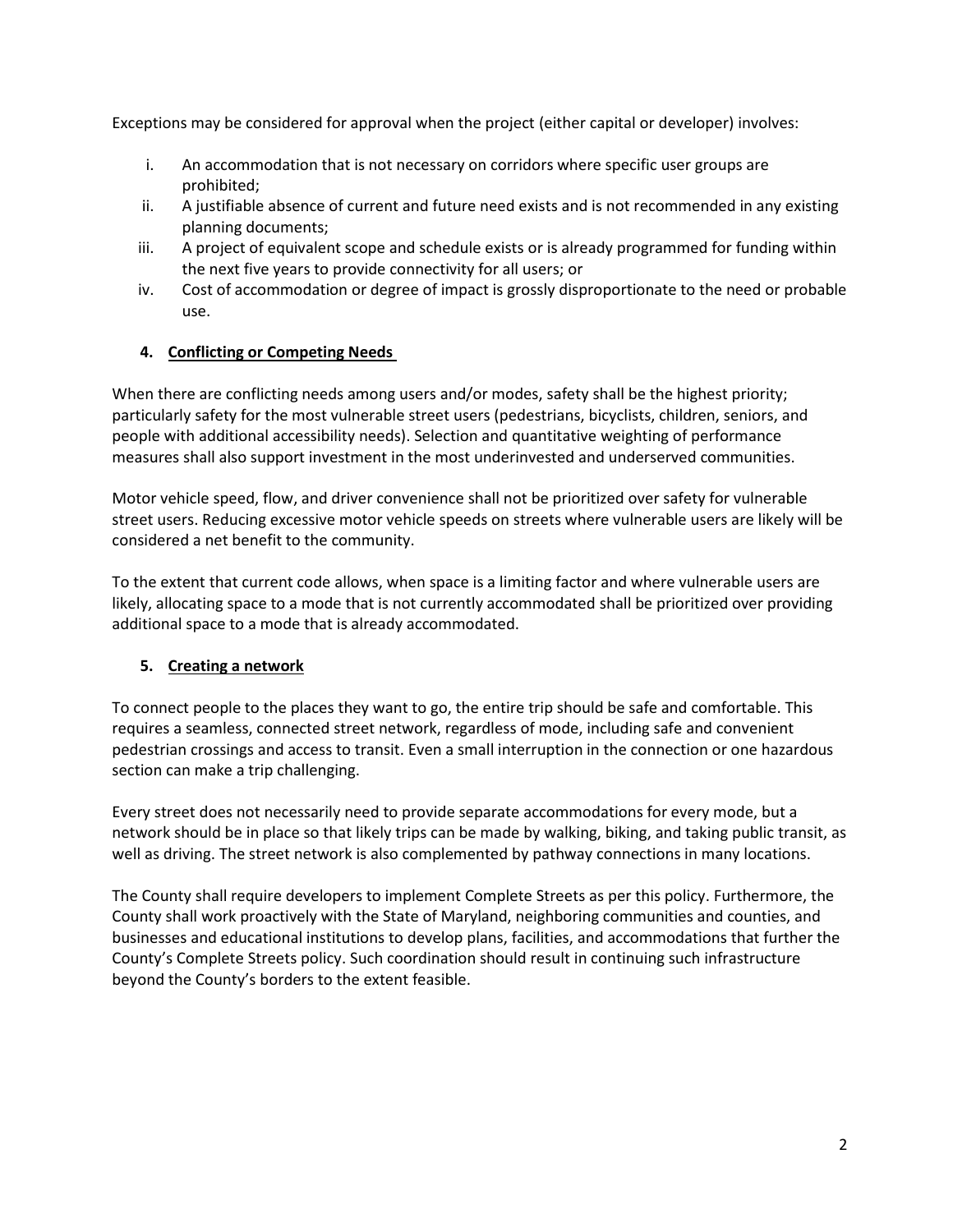#### **6. Coordination and Engagement**

Many organizations, agencies, and entities have a role to play in implementing Complete Streets. Coordination and commitment from all agencies involved are required for success. Howard County is committed to being a leader in this effort. Some of the groups involved include:

- Howard County Government
- Howard County Public School System
- Community associations
- State Highway Administration
- Developers
- Property owners
- Engineering companies
- Construction contractors
- Advisory groups such as the Multimodal Transportation Board and Public Works Board
- Advocacy groups
- Groups working with those with limited English proficiency

Community engagement is also essential to the success of Complete Streets, particularly in the planning and design phases. Regular engagement should occur prior to the planning and design of specific capital projects. For each capital project within the scope of this policy, input shall be sought from affected stakeholders prior to setting the scope and budget of the project.

Furthermore, resources should be allocated to proactive efforts to interact with the community to identify and communicate their experience regarding existing transportation facilities and identify areas of need and opportunity. At a minimum, this should be tied to the annual Complete Streets report or preparation of the County's MDOT priority letter. Local meetings or other opportunities for input should provide easy access for all members of the community.

Different types of projects benefit from different types of public engagement. Therefore, specific procedures for initiating public engagement, focusing on traditionally disenfranchised and underserved communities, shall be developed and made available to the public on the County website by agencies responsible for implementation of this policy within 12 months of County Council's vote to approve this policy.

## **7. Design Guidelines**

This policy shall provide the policy context, themes and tone for Howard County Design Manual Volume III, Complete Streets and Bridges. Design of Complete Streets in Howard County shall draw on established state of the art street design guidelines including but not limited to national guidance from the Federal Highway Administration (FHWA), the American Association of State Highway and Transportation Officials (AASHTO), and the National Association of City Transportation Officials (NACTO). In addition to reliance on established street design guidelines, the design of Complete Streets in Howard County will be flexible and responsive to the evolving nature of transportation needs and innovation in design practice.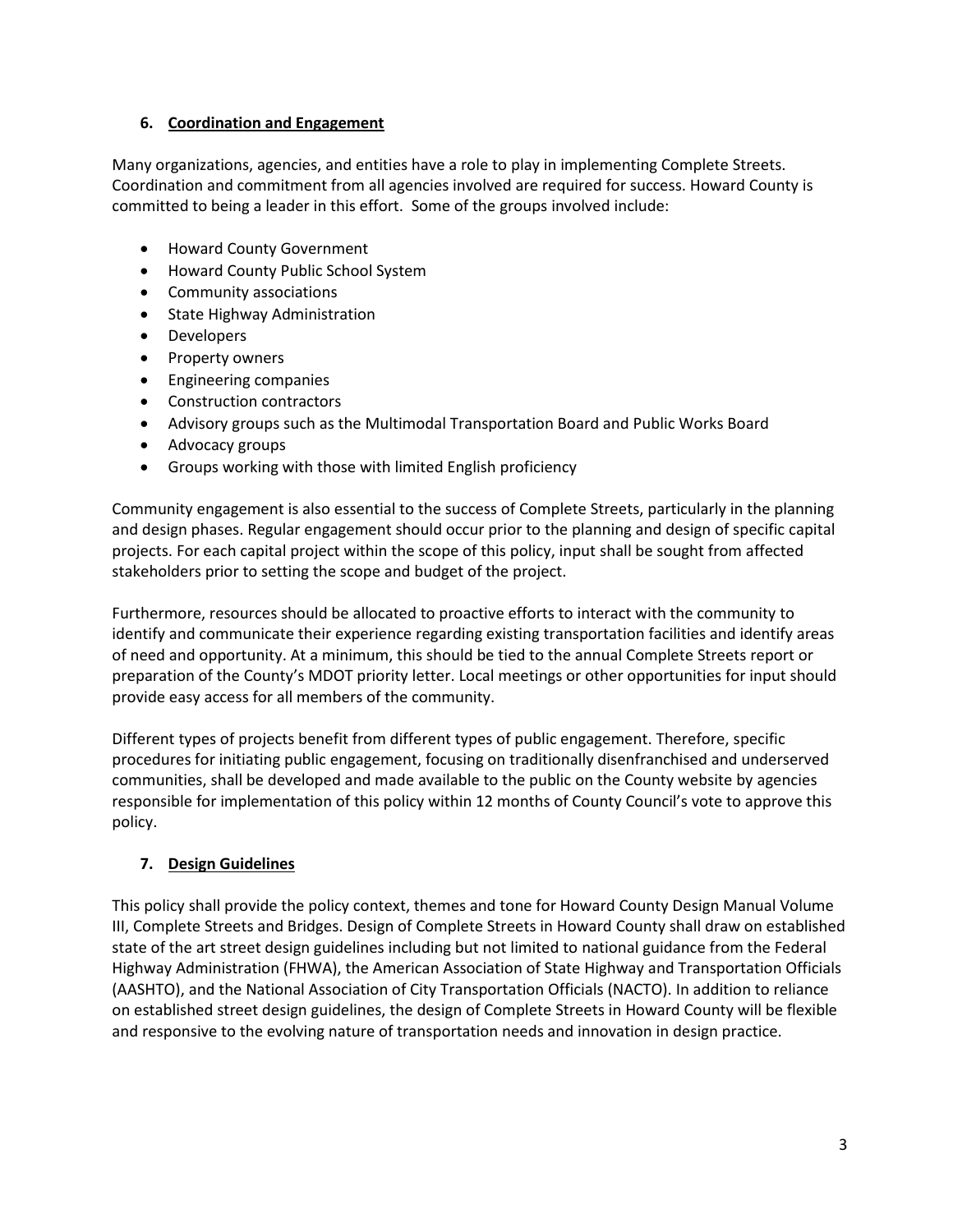## **8. Context Sensitivity**

Context sensitivity allows for flexible evaluation of the community's needs with respect to existing streets and planned land use. The level of improvements should take into consideration the classification of the existing roadway as defined in the Design Manual, adjacent land use, type of community, and plans and guidelines, in particular, The Howard County General Plan. Improvements should consider the scale and character of the community and strive for connectivity between communities based on the expected transportation needs.

Context sensitivity also reflects the desires of communities affected by implementation of transportation improvements. At the planning phase of a capital project, before scope and budget are finalized, the County will obtain public input to identify transportation needs related to all modes of travel. Input will explicitly be sought from traditionally underrepresented populations in the project area. Unintended consequences to those populations, including potential gentrification and/or involuntary displacement, will be considered and mitigated.

## **9. Performance Measures**

Performance measures shall be used to track Complete Streets implementation progress, prioritize projects, and evaluate designs. *Evaluating Complete Streets Projects: A Guide for Practitioners* by AARP, Smart Growth America, and the National Complete Streets Coalition provides guidance for municipalities implementing Complete Streets policies. The performance measures listed below fit into several categories as listed in the guide and prioritized by Howard County stakeholders: access, equity/safety (tied), public health, place, and economy. Specific measures for each goal were evaluated by the Complete Streets Implementation Team in consideration of stakeholder feedback, staff feedback, and measurability.

The Complete Streets Implementation Team, in conjunction with the Office of Transportation, shall maintain a publicly-available list of performance measures on the County website and prepare an annual report documenting the County's progress with respect to these performance measures as described in Section 10 of this policy. The following performance measures shall be used:

- Safety/Public Health: Number and location of fatalities by road type and mode of travel, and by age and gender as data are available
- Safety/Public Health: Number and location of serious injuries by road type and mode of travel, and by age and gender as data are available
- Access: Miles of sidewalk, trail, and bicycle infrastructure installed or repaired
- Access: Number of curb ramps installed or repaired
- Access: Number of crosswalks installed or repaired
- Access: Number of transit stops with sidewalk access installed or repaired
- Access: Percentage of transit stops with marked crosswalks within 150 feet
- Access: Percent of Bike Howard short term network completed
- Access: Percent of Walk Howard network completed
- Access: Percent of the population with direct access to a low-stress bike network
- Access/Place: Connections to important destinations, including schools, libraries, parks, community centers, village centers, social service centers, significant health care facilities, and government centers
- Access/Economy: Connections to employment centers
- Equity: Percentage of new roadway projects or roadway repairs in priority communities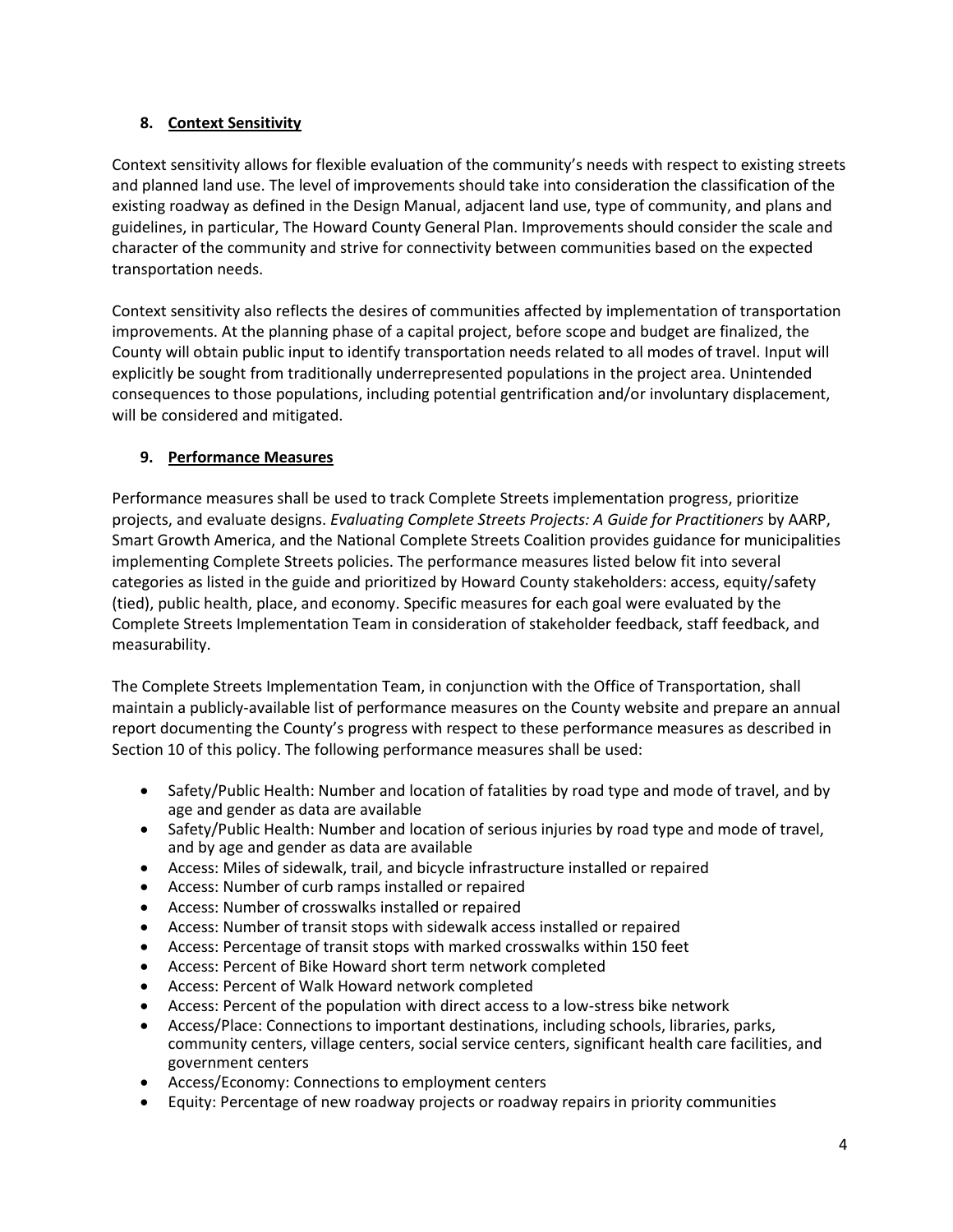Equity shall be incorporated into every performance measure listed above to the extent data are available. Equity will be measured using the Vulnerable Population Index method, a system developed by the Baltimore Metropolitan Council which is compliant with the requirements of Title VI of the Civil Rights Act of 1964 and Executive Order 12898, "Federal Actions to Address Environmental Justice in Minority and Low-Income Populations."

The Vulnerable Population Index uses U.S. Census Bureau data to measure the percentages of the following population groups in each census tract:

- Poverty
- Non-Hispanic, Non-White
- Hispanic
- Limited English Proficiency (LEP)
- Disabled
- Elderly
- Carless

When the percent of the seven population groups in each census tract is higher than the County mean, this tract is counted as vulnerable. Tracts with even greater disparity receive additional weight. Data from each group is combined to create a composite score to measure the degree to which each tract is vulnerable.

Priority shall be given to projects in census tracts that are within the top 20-25 percent of scores on the Howard County Vulnerable Population Index.

## **10. Implementation**

**Responsibility:** It shall be the responsibility of the Office of Transportation to convene a Complete Streets Implementation Team, consisting of an equal number of internal and external stakeholders, to guide and track implementation of this policy. Initial composition of the Team shall be determined within 60 days of County Council's vote to approve this policy.

**Update of Regulations, Standards, and Plans:** The County shall incorporate this policy into all countydeveloped land use and transportation plans and policies.

The County shall review this policy every five years to ensure the policy is in line with current best practices.

The County shall establish a routine process for project delivery that reflects the Complete Streets policy. The Department of Public Works, Department of Planning and Zoning, Office of Transportation, and all other relevant County departments and agencies will review, seek and incorporate public input and amend current design standards, including the Design Manual and the portions of the Subdivision and Land Development Regulations that apply to roadway and bridge construction or reconstruction, to ensure that they reflect the best available standards and effectively implement this policy. Updates to the Design Manual shall be finalized by the County Executive and submitted to Council within 24 months of County Council's vote to approve this policy. The County will issue interim updates to design guidance while the Design Manual is being updated.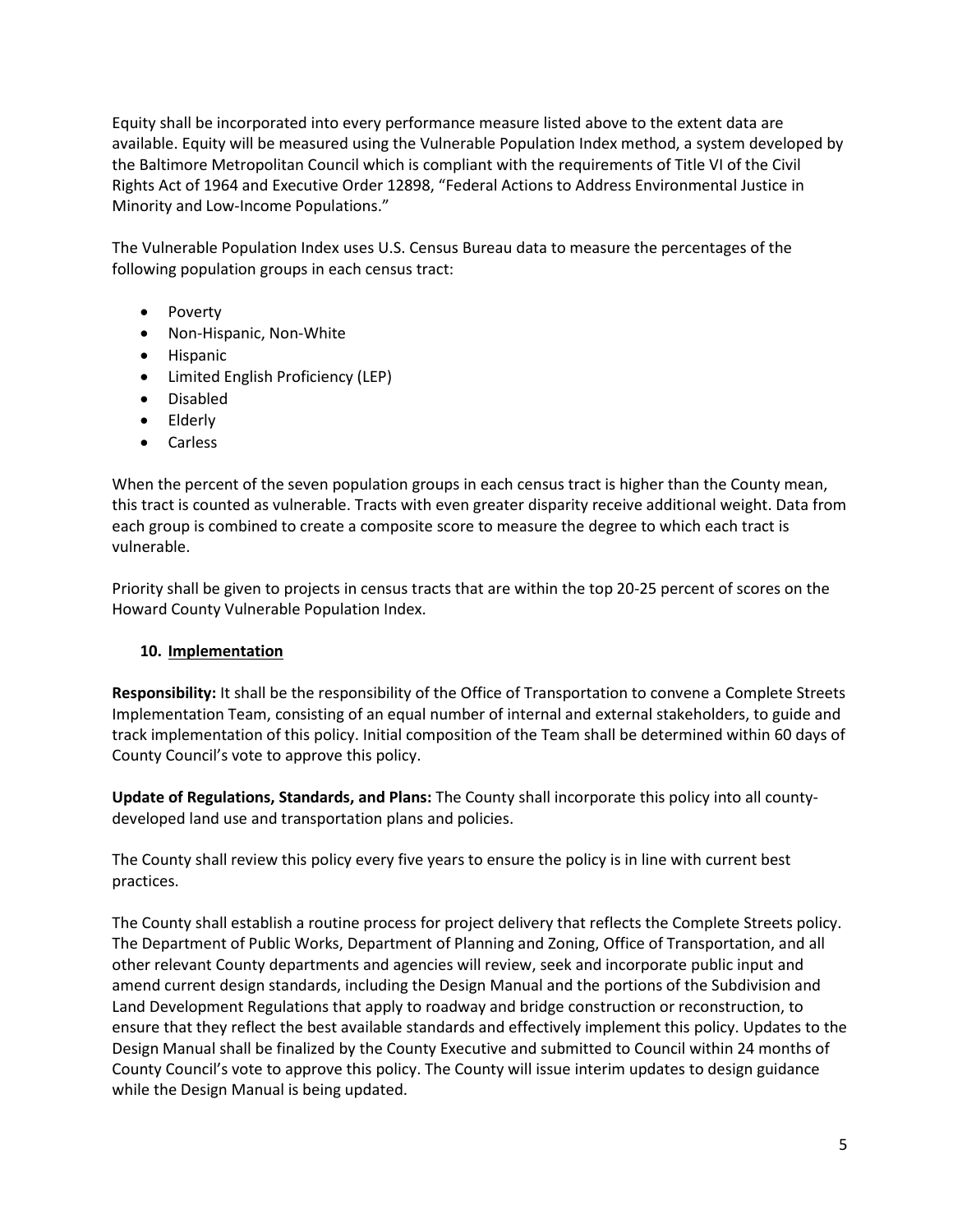The County shall review Subdivision and Land Development Regulations concurrently with the Design Manual updates. The County shall make recommended updates to the Regulations, including public engagement procedures, as soon as possible but not more than 9 months after the Design Manual is updated.

**Establishing Priority Projects:** Projects shall be prioritized quantitatively on an annual basis using the project performance measures listed in this policy. The County shall establish a detailed project prioritization process within 12 months of the County Council's vote to approve this policy.

**Education and Training:** The County shall provide training to all staff in all County departments who are responsible for site and road improvements on the content of this policy and the County's new standards for using the policy for project development and review. Training shall also be provided for staff who are responsible for street maintenance and operations to offer an understanding of how maintenance and operations activities affect the experience of all street users. The County shall also encourage staff professional development and training on non-motorized transportation issues through attending conferences, classes, seminars and workshops, as appropriate.

The County shall provide training to citizens serving on relevant boards and commissions on the content of this policy and best practices for implementing the policy. Education for the public on Complete Streets concepts, the policy, and the implementation process shall also be provided. Demonstration projects can be used as educational opportunities to build familiarity with new street designs.

The County shall provide educational opportunities to developers, civil engineering firms, land use attorneys, and similar parties to understand the policy and subsequent changes to regulations, standards, and plans.

**Tracking and Reporting:** Tracking progress with Complete Streets project implementation will facilitate coordination and transparency. The Office of Transportation – with the support of the Complete Streets Implementation Team, the Department of Public Works, and the Department of Planning and Zoning – shall track and document progress made in implementing this policy in the form of a semiannual report. The annual report shall include:

- Progress made on each performance measure during the previous year;
- Public engagement undertaken;
- A description of the Complete Streets related education or training undertaken by the County;
- Exceptions granted to incorporating Complete Streets into transportation projects, citing specific reasons; and
- The measures listed below:
	- o Journey to work by mode
	- o Percentage of urban/suburban roadway mileage with sidewalks on one or both sides
	- o Transit ridership
	- o Number (or percentage) of students within the recognized Howard County Public School walk zones (safe walk or bike route to school within the minimum distance set by HCPSS)